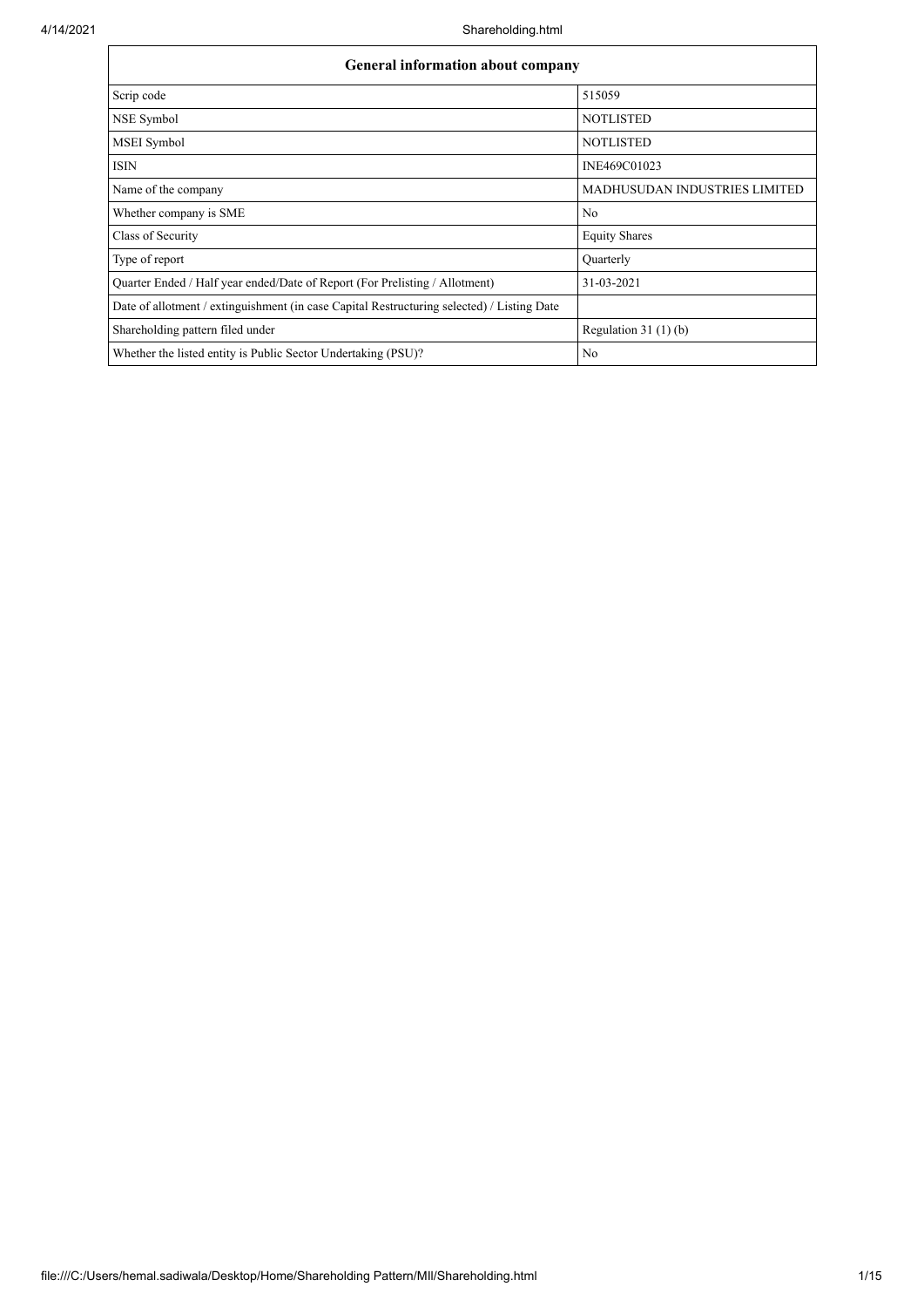|                 | <b>Declaration</b>                                                                        |                |                                |                       |                             |  |  |  |  |  |
|-----------------|-------------------------------------------------------------------------------------------|----------------|--------------------------------|-----------------------|-----------------------------|--|--|--|--|--|
| Sr.<br>No.      | Particular                                                                                | Yes/No         | Promoter and<br>Promoter Group | Public<br>shareholder | Non Promoter-<br>Non Public |  |  |  |  |  |
| $\overline{1}$  | Whether the Listed Entity has issued any partly paid up shares?                           | No             | No                             | N <sub>o</sub>        | N <sub>o</sub>              |  |  |  |  |  |
| $\overline{2}$  | Whether the Listed Entity has issued any Convertible Securities<br>$\overline{?}$         | N <sub>o</sub> | No                             | No                    | N <sub>o</sub>              |  |  |  |  |  |
| $\overline{3}$  | Whether the Listed Entity has issued any Warrants?                                        | N <sub>o</sub> | N <sub>o</sub>                 | N <sub>o</sub>        | N <sub>o</sub>              |  |  |  |  |  |
| $\overline{4}$  | Whether the Listed Entity has any shares against which<br>depository receipts are issued? | No             | No                             | No                    | N <sub>o</sub>              |  |  |  |  |  |
| $\overline{5}$  | Whether the Listed Entity has any shares in locked-in?                                    | N <sub>o</sub> | No                             | No                    | N <sub>o</sub>              |  |  |  |  |  |
| 6               | Whether any shares held by promoters are pledge or otherwise<br>encumbered?               | N <sub>o</sub> | No                             |                       |                             |  |  |  |  |  |
| $\overline{7}$  | Whether company has equity shares with differential voting<br>rights?                     | N <sub>0</sub> | No                             | N <sub>0</sub>        | N <sub>o</sub>              |  |  |  |  |  |
| $8\phantom{.}8$ | Whether the listed entity has any significant beneficial owner?                           | No             |                                |                       |                             |  |  |  |  |  |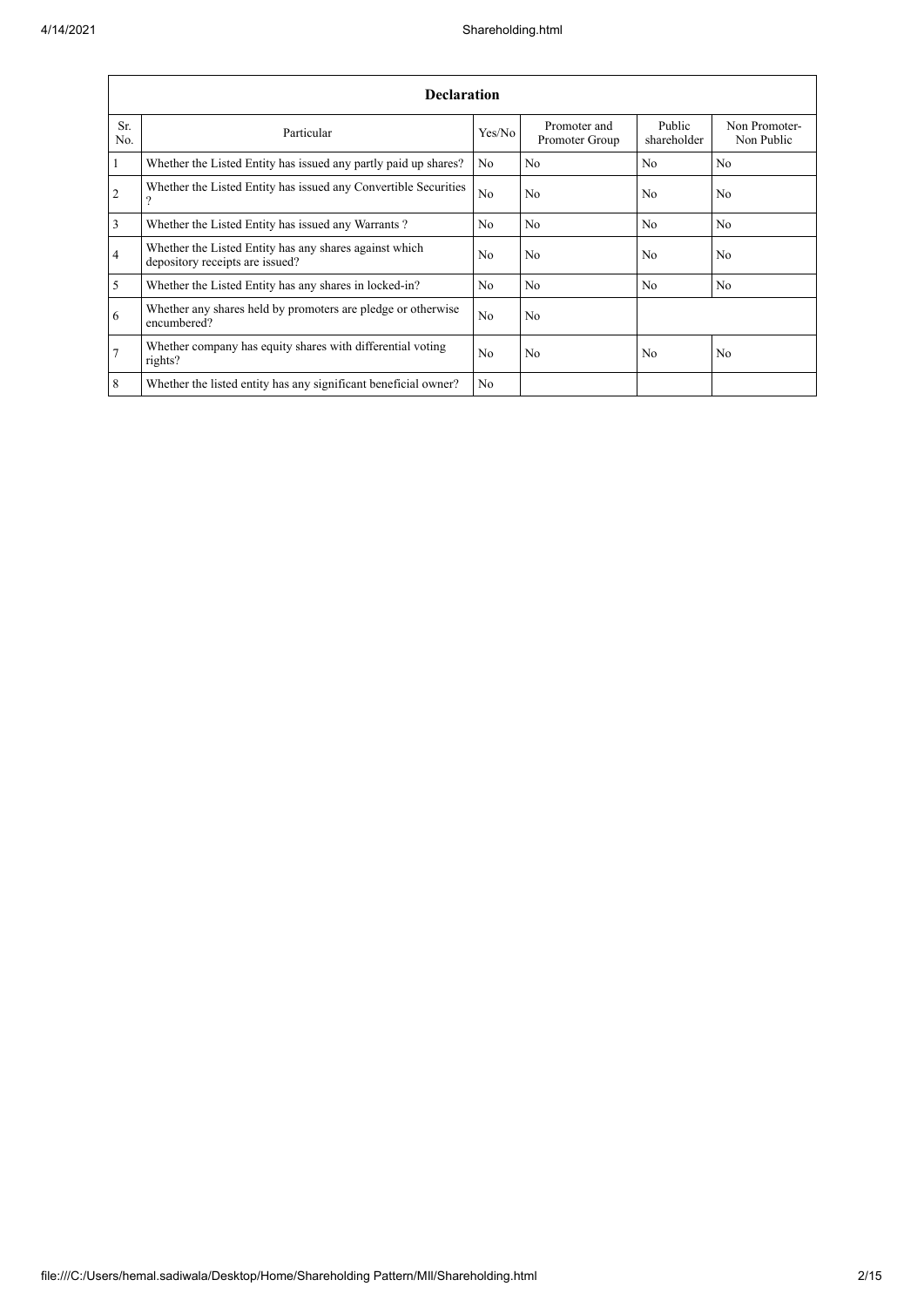|                 |                                                           |                      |                     |                      |                          |                                          | Table I - Summary Statement holding of specified securities      |                |               |                           |                     |
|-----------------|-----------------------------------------------------------|----------------------|---------------------|----------------------|--------------------------|------------------------------------------|------------------------------------------------------------------|----------------|---------------|---------------------------|---------------------|
|                 | Category<br>Nos. Of<br>of<br>shareholder<br>(III)<br>(II) | No. of<br>fully paid | No. Of<br>Partly    | No. Of<br>shares     | Total nos.<br>shares     | Shareholding as a<br>$%$ of total no. of | Number of Voting Rights held in each<br>class of securities (IX) |                |               |                           |                     |
| Category<br>(1) |                                                           | shareholders         | up equity           | paid-up<br>equity    | underlying<br>Depository | held (VII)                               | shares (calculated<br>as per SCRR, 1957)                         |                |               | No of Voting (XIV) Rights | Total as a          |
|                 |                                                           |                      | shares<br>held (IV) | shares<br>held $(V)$ | Receipts<br>(VI)         | $= (IV) +$<br>$(V)$ + $(VI)$             | $(VIII)$ As a % of<br>$(A+B+C2)$                                 | Class<br>eg: X | Class<br>eg:y | Total                     | $%$ of<br>$(A+B+C)$ |
| (A)             | Promoter<br>&<br>Promoter<br>Group                        |                      | 2746401             |                      |                          | 2746401                                  | 51.1                                                             | 2746401        |               | 2746401                   | 51.1                |
| (B)             | Public                                                    | 5002                 | 2628599             |                      |                          | 2628599                                  | 48.9                                                             | 2628599        |               | 2628599                   | 48.9                |
| (C)             | Non<br>Promoter-<br>Non Public                            |                      |                     |                      |                          |                                          |                                                                  |                |               |                           |                     |
| (C1)            | <b>Shares</b><br>underlying<br><b>DRs</b>                 |                      |                     |                      |                          |                                          |                                                                  |                |               |                           |                     |
| (C2)            | Shares held<br>by<br>Employee<br>Trusts                   |                      |                     |                      |                          |                                          |                                                                  |                |               |                           |                     |
|                 | Total                                                     | 5009                 | 5375000             |                      |                          | 5375000                                  | 100                                                              | 5375000        |               | 5375000                   | 100                 |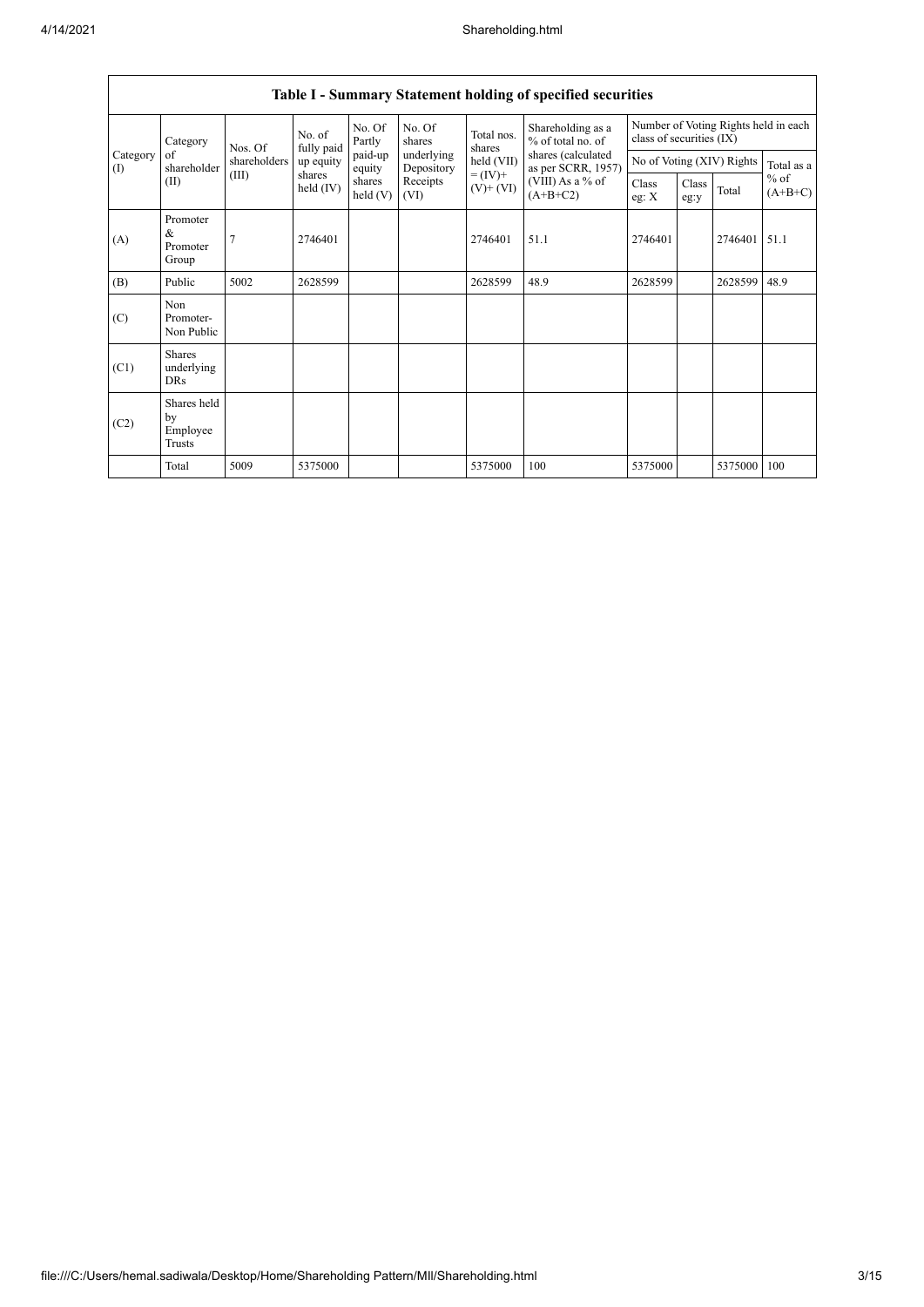|                 | Table I - Summary Statement holding of specified securities                            |                                       |                                    |                                                                                                               |                                                                                                                                                                                  |                                        |                                                  |                                                                               |                                                         |                                       |  |
|-----------------|----------------------------------------------------------------------------------------|---------------------------------------|------------------------------------|---------------------------------------------------------------------------------------------------------------|----------------------------------------------------------------------------------------------------------------------------------------------------------------------------------|----------------------------------------|--------------------------------------------------|-------------------------------------------------------------------------------|---------------------------------------------------------|---------------------------------------|--|
| Category<br>(1) | No. Of<br><b>Shares</b><br>Category<br>of<br>Outstanding<br>shareholder<br>(II)<br>(X) | No. of<br><b>Shares</b><br>Underlying | Underlying                         | No. Of Shares<br>Underlying<br>Outstanding<br>convertible<br>securities and<br>No. Of<br>Warrants (Xi)<br>(a) | Shareholding, as a %<br>assuming full<br>conversion of<br>convertible securities (<br>as a percentage of<br>diluted share capital)<br>$(XI) = (VII)+(X) As a %$<br>of $(A+B+C2)$ | Number of<br>Locked in<br>shares (XII) |                                                  | Number of<br><b>Shares</b><br>pledged or<br>otherwise<br>encumbered<br>(XIII) |                                                         | Number of<br>equity shares<br>held in |  |
|                 |                                                                                        | convertible<br>securities             | Outstanding<br>Warrants<br>$(X_i)$ |                                                                                                               |                                                                                                                                                                                  | N <sub>0</sub><br>(a)                  | As a<br>$%$ of<br>total<br>Shares<br>held<br>(b) | No.<br>(a)                                                                    | As a<br>$%$ of<br>total<br><b>Shares</b><br>held<br>(b) | dematerialized<br>form $(XIV)$        |  |
| (A)             | Promoter<br>$\&$<br>Promoter<br>Group                                                  |                                       |                                    |                                                                                                               | 51.1                                                                                                                                                                             |                                        |                                                  |                                                                               |                                                         | 2746401                               |  |
| (B)             | Public                                                                                 |                                       |                                    |                                                                                                               | 48.9                                                                                                                                                                             |                                        |                                                  |                                                                               |                                                         | 2275615                               |  |
| (C)             | Non<br>Promoter-<br>Non Public                                                         |                                       |                                    |                                                                                                               |                                                                                                                                                                                  |                                        |                                                  |                                                                               |                                                         |                                       |  |
| (C1)            | <b>Shares</b><br>underlying<br><b>DRs</b>                                              |                                       |                                    |                                                                                                               |                                                                                                                                                                                  |                                        |                                                  |                                                                               |                                                         |                                       |  |
| (C2)            | Shares held<br>by<br>Employee<br><b>Trusts</b>                                         |                                       |                                    |                                                                                                               |                                                                                                                                                                                  |                                        |                                                  |                                                                               |                                                         |                                       |  |
|                 | Total                                                                                  |                                       |                                    |                                                                                                               | 100                                                                                                                                                                              |                                        |                                                  |                                                                               |                                                         | 5022016                               |  |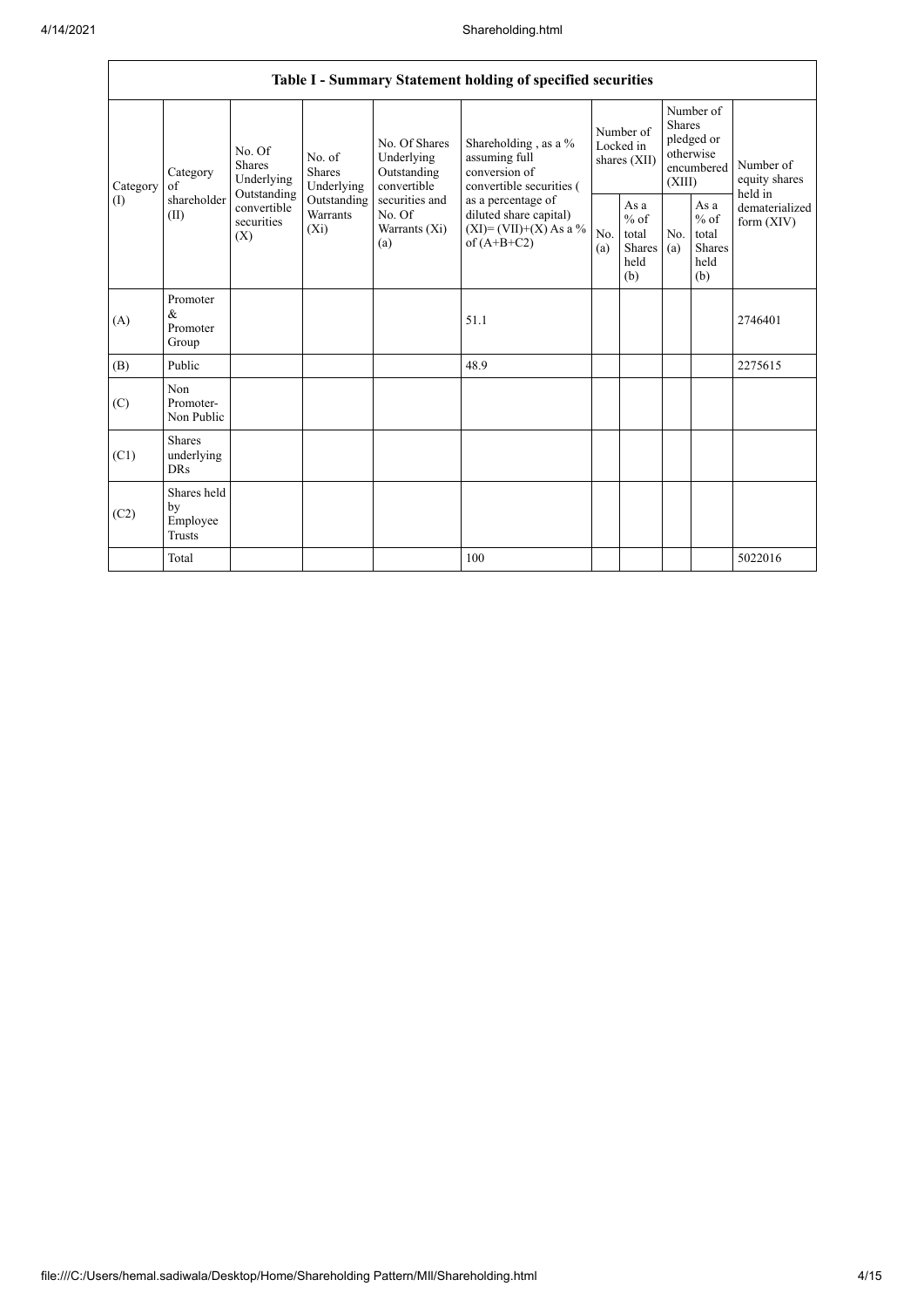$\mathbf{r}$ 

| Table II - Statement showing shareholding pattern of the Promoter and Promoter Group        |                                                                                                                     |                                                                              |                            |                                 |                                    |                             |                                              |                               |               |                                 |                           |
|---------------------------------------------------------------------------------------------|---------------------------------------------------------------------------------------------------------------------|------------------------------------------------------------------------------|----------------------------|---------------------------------|------------------------------------|-----------------------------|----------------------------------------------|-------------------------------|---------------|---------------------------------|---------------------------|
|                                                                                             |                                                                                                                     |                                                                              | No. of                     | No.<br>Of                       | No. Of                             | Total<br>nos.               | Shareholding<br>as a % of total              | each class of securities (IX) |               | Number of Voting Rights held in |                           |
| Sr.                                                                                         | Category & Name<br>of the<br>Shareholders (I)                                                                       | Nos. Of<br>shareholders                                                      | fully<br>paid up<br>equity | Partly<br>paid-<br>up           | shares<br>underlying<br>Depository | shares<br>held<br>$(VII) =$ | no. of shares<br>(calculated as<br>per SCRR, | No of Voting (XIV) Rights     |               |                                 | Total<br>as a %<br>of     |
|                                                                                             |                                                                                                                     | (III)                                                                        | shares<br>held $(IV)$      | equity<br>shares<br>held<br>(V) | Receipts<br>(VI)                   | $(IV)+$<br>$(V)+$<br>(VI)   | 1957) (VIII)<br>As a % of<br>$(A+B+C2)$      | Class eg:<br>X                | Class<br>eg:y | Total                           | Total<br>Voting<br>rights |
| A                                                                                           | Table II - Statement showing shareholding pattern of the Promoter and Promoter Group                                |                                                                              |                            |                                 |                                    |                             |                                              |                               |               |                                 |                           |
| (1)                                                                                         | Indian                                                                                                              |                                                                              |                            |                                 |                                    |                             |                                              |                               |               |                                 |                           |
| (a)                                                                                         | Individuals/Hindu<br>undivided Family                                                                               | 3                                                                            | 1171657                    |                                 |                                    | 1171657                     | 21.8                                         | 1171657                       |               | 1171657                         | 21.8                      |
| (d)                                                                                         | Any Other<br>(specify)                                                                                              | 4                                                                            | 1574744                    |                                 |                                    | 1574744                     | 29.3                                         | 1574744                       |               | 1574744                         | 29.3                      |
| Sub-Total (A)<br>(1)                                                                        |                                                                                                                     | 7                                                                            | 2746401                    |                                 |                                    | 2746401                     | 51.1                                         | 2746401                       |               | 2746401                         | 51.1                      |
| (2)                                                                                         | Foreign                                                                                                             |                                                                              |                            |                                 |                                    |                             |                                              |                               |               |                                 |                           |
| Total<br>Shareholding<br>of Promoter<br>and Promoter<br>Group $(A)=$<br>$(A)(1)+(A)$<br>(2) |                                                                                                                     | 7                                                                            | 2746401                    |                                 |                                    | 2746401                     | 51.1                                         | 2746401                       |               | 2746401                         | 51.1                      |
| $\, {\bf B}$                                                                                |                                                                                                                     | Table III - Statement showing shareholding pattern of the Public shareholder |                            |                                 |                                    |                             |                                              |                               |               |                                 |                           |
| (1)                                                                                         | Institutions                                                                                                        |                                                                              |                            |                                 |                                    |                             |                                              |                               |               |                                 |                           |
| (a)                                                                                         | Mutual Funds                                                                                                        | 3                                                                            | 275                        |                                 |                                    | 275                         | 0.01                                         | 275                           |               | 275                             | 0.01                      |
| (f)                                                                                         | Financial<br><b>Institutions/ Banks</b>                                                                             | 8                                                                            | 2625                       |                                 |                                    | 2625                        | 0.05                                         | 2625                          |               | 2625                            | 0.05                      |
| (g)                                                                                         | Insurance<br>Companies                                                                                              | 5                                                                            | 268492                     |                                 |                                    | 268492                      | 5                                            | 268492                        |               | 268492                          | 5                         |
| Sub-Total (B)<br>(1)                                                                        |                                                                                                                     | 16                                                                           | 271392                     |                                 |                                    | 271392                      | 5.05                                         | 271392                        |               | 271392                          | 5.05                      |
| (3)                                                                                         | Non-institutions                                                                                                    |                                                                              |                            |                                 |                                    |                             |                                              |                               |               |                                 |                           |
| (a(i))                                                                                      | Individuals -<br>i.Individual<br>shareholders<br>holding nominal<br>share capital up to<br>Rs. 2 lakhs.             | 4880                                                                         | 1191205                    |                                 |                                    | 1191205                     | 22.16                                        | 1191205                       |               | 1191205                         | 22.16                     |
| (a(ii))                                                                                     | Individuals - ii.<br>Individual<br>shareholders<br>holding nominal<br>share capital in<br>excess of Rs. 2<br>lakhs. | 5                                                                            | 455105                     |                                 |                                    | 455105                      | 8.47                                         | 455105                        |               | 455105                          | 8.47                      |
| (e)                                                                                         | Any Other<br>(specify)                                                                                              | 101                                                                          | 710897                     |                                 |                                    | 710897                      | 13.23                                        | 710897                        |               | 710897                          | 13.23                     |
| Sub-Total (B)<br>(3)                                                                        |                                                                                                                     | 4986                                                                         | 2357207                    |                                 |                                    | 2357207                     | 43.86                                        | 2357207                       |               | 2357207                         | 43.86                     |
| <b>Total Public</b><br>Shareholding<br>$(B)=(B)(1)+$<br>$(B)(2)+(B)(3)$                     |                                                                                                                     | 5002                                                                         | 2628599                    |                                 |                                    | 2628599                     | 48.9                                         | 2628599                       |               | 2628599 48.9                    |                           |
| $\mathbf C$                                                                                 | Table IV - Statement showing shareholding pattern of the Non Promoter- Non Public shareholder                       |                                                                              |                            |                                 |                                    |                             |                                              |                               |               |                                 |                           |
| Total (<br>$A+B+C2$ )                                                                       |                                                                                                                     | 5009                                                                         | 5375000                    |                                 |                                    | 5375000                     | 100                                          | 5375000                       |               | 5375000                         | 100                       |
| Total<br>$(A+B+C)$                                                                          |                                                                                                                     | 5009                                                                         | 5375000                    |                                 |                                    | 5375000                     | 100                                          | 5375000                       |               | 5375000 100                     |                           |

٦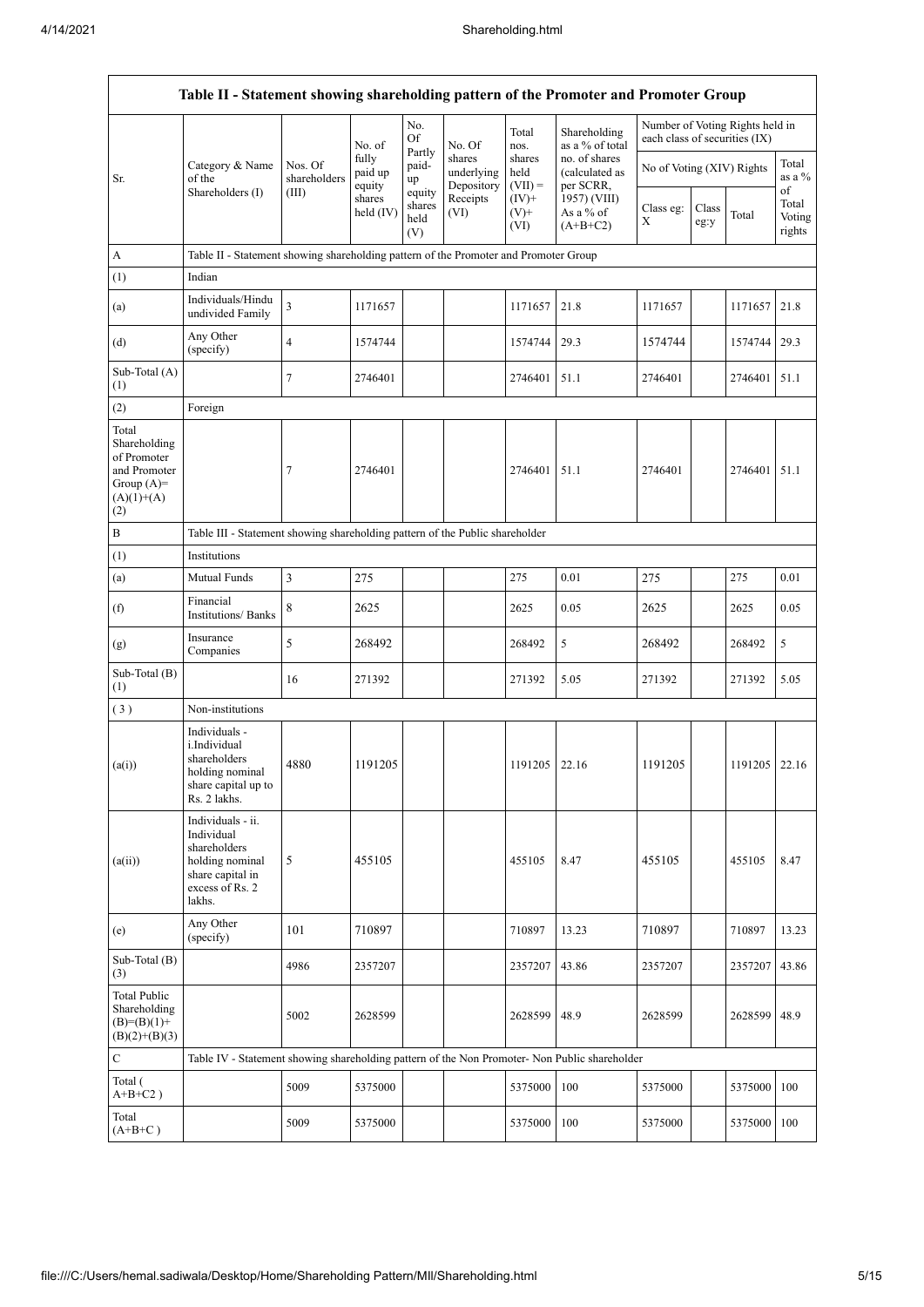| Table II - Statement showing shareholding pattern of the Promoter and Promoter Group    |                                                                                                                                     |                                                                                      |                                                           |                                                                                                                    |                                        |                                                  |                                                                               |                                                   |                                       |  |  |
|-----------------------------------------------------------------------------------------|-------------------------------------------------------------------------------------------------------------------------------------|--------------------------------------------------------------------------------------|-----------------------------------------------------------|--------------------------------------------------------------------------------------------------------------------|----------------------------------------|--------------------------------------------------|-------------------------------------------------------------------------------|---------------------------------------------------|---------------------------------------|--|--|
| Sr.                                                                                     | No. Of<br>No. of<br><b>Shares</b><br>Shares<br>Underlying<br>Outstanding<br>convertible<br>Warrants<br>securities<br>$(X_i)$<br>(X) | Underlying                                                                           | No. Of Shares<br>Underlying<br>Outstanding<br>convertible | Shareholding, as a %<br>assuming full conversion of<br>convertible securities (as a<br>percentage of diluted share | Number of<br>Locked in<br>shares (XII) |                                                  | Number of<br><b>Shares</b><br>pledged or<br>otherwise<br>encumbered<br>(XIII) |                                                   | Number of<br>equity shares<br>held in |  |  |
|                                                                                         |                                                                                                                                     | Outstanding                                                                          | securities and<br>No. Of Warrants<br>(Xi)(a)              | capital) $(XI) = (VII)+(X) As$<br>a % of $(A+B+C2)$                                                                |                                        | As a<br>$%$ of<br>total<br>Shares<br>held<br>(b) | No.<br>(a)                                                                    | As a<br>$\%$ of<br>total<br>Shares<br>held<br>(b) | dematerialized<br>form $(XIV)$        |  |  |
| $\mathbf A$                                                                             |                                                                                                                                     | Table II - Statement showing shareholding pattern of the Promoter and Promoter Group |                                                           |                                                                                                                    |                                        |                                                  |                                                                               |                                                   |                                       |  |  |
| (1)                                                                                     | Indian                                                                                                                              |                                                                                      |                                                           |                                                                                                                    |                                        |                                                  |                                                                               |                                                   |                                       |  |  |
| (a)                                                                                     |                                                                                                                                     |                                                                                      |                                                           | 21.8                                                                                                               |                                        |                                                  |                                                                               |                                                   | 1171657                               |  |  |
| (d)                                                                                     |                                                                                                                                     |                                                                                      |                                                           | 29.3                                                                                                               |                                        |                                                  |                                                                               |                                                   | 1574744                               |  |  |
| Sub-Total (A)<br>(1)                                                                    |                                                                                                                                     |                                                                                      |                                                           | 51.1                                                                                                               |                                        |                                                  |                                                                               |                                                   | 2746401                               |  |  |
| (2)                                                                                     | Foreign                                                                                                                             |                                                                                      |                                                           |                                                                                                                    |                                        |                                                  |                                                                               |                                                   |                                       |  |  |
| Total<br>Shareholding<br>of Promoter<br>and Promoter<br>Group $(A)=$<br>$(A)(1)+(A)(2)$ |                                                                                                                                     |                                                                                      |                                                           | 51.1                                                                                                               |                                        |                                                  |                                                                               |                                                   | 2746401                               |  |  |
| $\, {\bf B}$                                                                            |                                                                                                                                     |                                                                                      |                                                           | Table III - Statement showing shareholding pattern of the Public shareholder                                       |                                        |                                                  |                                                                               |                                                   |                                       |  |  |
| (1)                                                                                     | Institutions                                                                                                                        |                                                                                      |                                                           |                                                                                                                    |                                        |                                                  |                                                                               |                                                   |                                       |  |  |
| (a)                                                                                     |                                                                                                                                     |                                                                                      |                                                           | 0.01                                                                                                               |                                        |                                                  |                                                                               |                                                   | $\boldsymbol{0}$                      |  |  |
| (f)                                                                                     |                                                                                                                                     |                                                                                      |                                                           | 0.05                                                                                                               |                                        |                                                  |                                                                               |                                                   | $\mathbf{0}$                          |  |  |
| (g)                                                                                     |                                                                                                                                     |                                                                                      |                                                           | 5                                                                                                                  |                                        |                                                  |                                                                               |                                                   | 268492                                |  |  |
| Sub-Total (B)<br>(1)                                                                    |                                                                                                                                     |                                                                                      |                                                           | 5.05                                                                                                               |                                        |                                                  |                                                                               |                                                   | 268492                                |  |  |
| (3)                                                                                     | Non-institutions                                                                                                                    |                                                                                      |                                                           |                                                                                                                    |                                        |                                                  |                                                                               |                                                   |                                       |  |  |
| (a(i))                                                                                  |                                                                                                                                     |                                                                                      |                                                           | 22.16                                                                                                              |                                        |                                                  |                                                                               |                                                   | 849741                                |  |  |
| (a(ii))                                                                                 |                                                                                                                                     |                                                                                      |                                                           | 8.47                                                                                                               |                                        |                                                  |                                                                               |                                                   | 455105                                |  |  |
| (e)                                                                                     |                                                                                                                                     |                                                                                      |                                                           | 13.23                                                                                                              |                                        |                                                  |                                                                               |                                                   | 702277                                |  |  |
| Sub-Total (B)<br>(3)                                                                    |                                                                                                                                     |                                                                                      |                                                           | 43.86                                                                                                              |                                        |                                                  |                                                                               |                                                   | 2007123                               |  |  |
| <b>Total Public</b><br>Shareholding<br>$(B)=(B)(1)+$<br>$(B)(2)+(B)(3)$                 |                                                                                                                                     |                                                                                      |                                                           | 48.9                                                                                                               |                                        |                                                  |                                                                               |                                                   | 2275615                               |  |  |
| ${\bf C}$                                                                               |                                                                                                                                     |                                                                                      |                                                           | Table IV - Statement showing shareholding pattern of the Non Promoter- Non Public shareholder                      |                                        |                                                  |                                                                               |                                                   |                                       |  |  |
| Total (<br>$A+B+C2$ )                                                                   |                                                                                                                                     |                                                                                      |                                                           | 100                                                                                                                |                                        |                                                  |                                                                               |                                                   | 5022016                               |  |  |
| Total (A+B+C<br>$\lambda$                                                               |                                                                                                                                     |                                                                                      |                                                           | 100                                                                                                                |                                        |                                                  |                                                                               |                                                   | 5022016                               |  |  |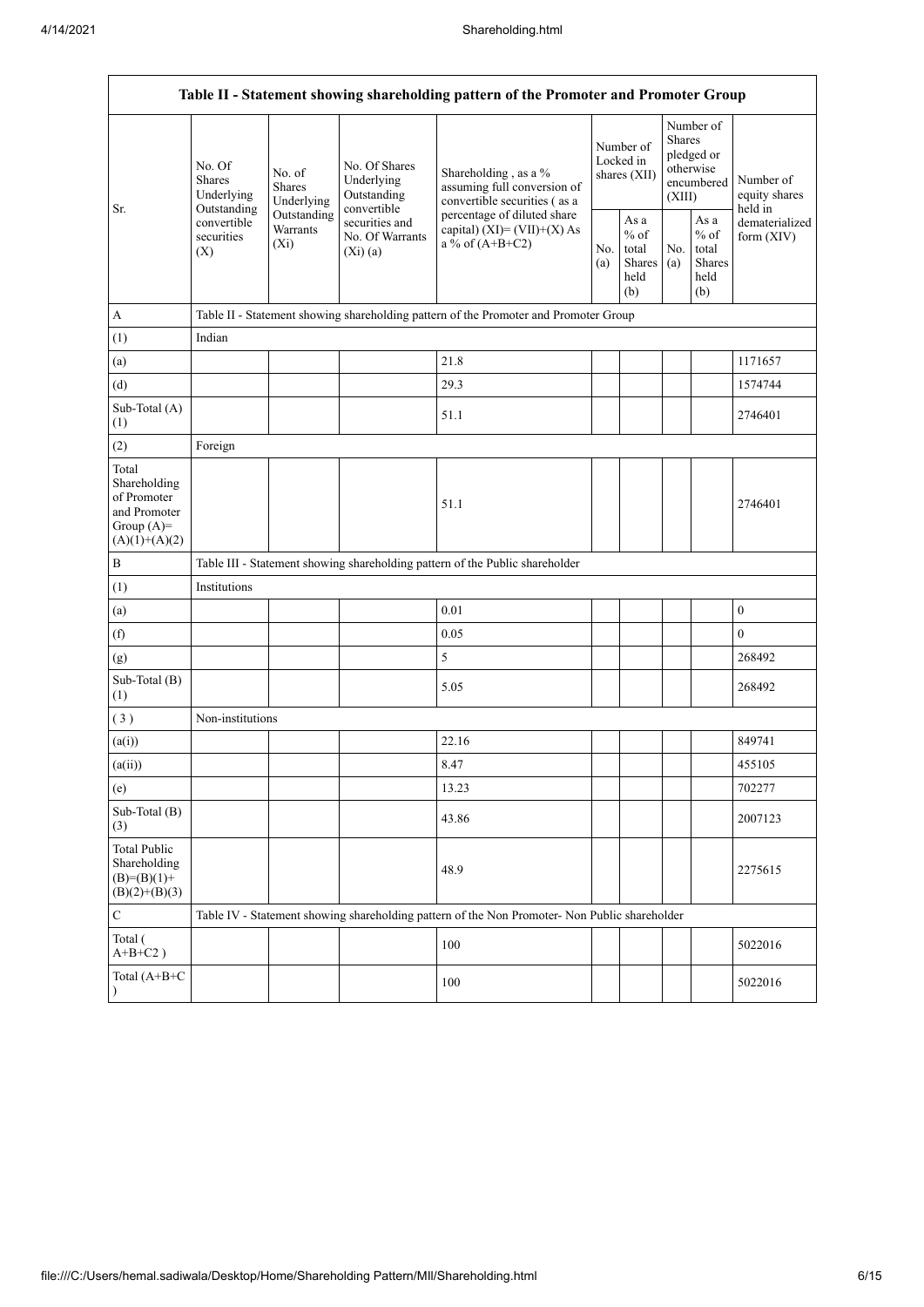|                                                                                                                                                                                          | Individuals/Hindu undivided Family                            |                |                    |                       |  |  |  |  |  |  |  |
|------------------------------------------------------------------------------------------------------------------------------------------------------------------------------------------|---------------------------------------------------------------|----------------|--------------------|-----------------------|--|--|--|--|--|--|--|
| Searial No.                                                                                                                                                                              | $\mathbf{1}$                                                  | $\overline{c}$ | 3                  |                       |  |  |  |  |  |  |  |
| Name of the<br>Shareholders (I)                                                                                                                                                          | <b>SMITI SOMANY</b>                                           | VIKRAM SOMANY  | DEEPSHIKHA KHAITAN | Click here to go back |  |  |  |  |  |  |  |
| PAN(II)                                                                                                                                                                                  | ALNPS7138R                                                    | AKUPS8219B     | AGCPK8668E         | Total                 |  |  |  |  |  |  |  |
| No. of fully paid<br>up equity shares<br>held (IV)                                                                                                                                       | 613120                                                        | 538979         | 19558              | 1171657               |  |  |  |  |  |  |  |
| No. Of Partly paid-<br>up equity shares<br>held (V)                                                                                                                                      |                                                               |                |                    |                       |  |  |  |  |  |  |  |
| No. Of shares<br>underlying<br>Depository<br>Receipts (VI)                                                                                                                               |                                                               |                |                    |                       |  |  |  |  |  |  |  |
| Total nos. shares<br>held $(VII) = (IV) +$<br>$(V)$ + $(VI)$                                                                                                                             | 613120                                                        | 538979         | 19558              | 1171657               |  |  |  |  |  |  |  |
| Shareholding as a<br>% of total no. of<br>shares (calculated<br>as per SCRR,<br>1957) (VIII) As a<br>% of $(A+B+C2)$                                                                     | 11.41                                                         | 10.03          | 0.36               | 21.8                  |  |  |  |  |  |  |  |
|                                                                                                                                                                                          | Number of Voting Rights held in each class of securities (IX) |                |                    |                       |  |  |  |  |  |  |  |
| Class eg:X                                                                                                                                                                               | 613120                                                        | 538979         | 19558              | 1171657               |  |  |  |  |  |  |  |
| Class eg:y                                                                                                                                                                               |                                                               |                |                    |                       |  |  |  |  |  |  |  |
| Total                                                                                                                                                                                    | 613120                                                        | 538979         | 19558              | 1171657               |  |  |  |  |  |  |  |
| Total as a % of<br><b>Total Voting rights</b>                                                                                                                                            | 11.41                                                         | 10.03          | 0.36               | 21.8                  |  |  |  |  |  |  |  |
| No. Of Shares<br>Underlying<br>Outstanding<br>convertible<br>securities (X)                                                                                                              |                                                               |                |                    |                       |  |  |  |  |  |  |  |
| No. of Shares<br>Underlying<br>Outstanding<br>Warrants (Xi)                                                                                                                              |                                                               |                |                    |                       |  |  |  |  |  |  |  |
| No. Of Shares<br>Underlying<br>Outstanding<br>convertible<br>securities and No.<br>Of Warrants (Xi)<br>(a)                                                                               |                                                               |                |                    |                       |  |  |  |  |  |  |  |
| Shareholding, as a<br>% assuming full<br>conversion of<br>convertible<br>securities (as a<br>percentage of<br>diluted share<br>capital) (XI)=<br>$(VII)+(Xi)(a)$ As a<br>% of $(A+B+C2)$ | 11.41                                                         | 10.03          | 0.36               | 21.8                  |  |  |  |  |  |  |  |
| Number of Locked in shares (XII)                                                                                                                                                         |                                                               |                |                    |                       |  |  |  |  |  |  |  |
| No. (a)                                                                                                                                                                                  |                                                               |                |                    |                       |  |  |  |  |  |  |  |
| As a % of total<br>Shares held (b)                                                                                                                                                       |                                                               |                |                    |                       |  |  |  |  |  |  |  |
|                                                                                                                                                                                          | Number of Shares pledged or otherwise encumbered (XIII)       |                |                    |                       |  |  |  |  |  |  |  |
| No. (a)                                                                                                                                                                                  |                                                               |                |                    |                       |  |  |  |  |  |  |  |
| As a % of total<br>Shares held (b)                                                                                                                                                       |                                                               |                |                    |                       |  |  |  |  |  |  |  |
| Number of equity<br>shares held in<br>dematerialized<br>form $(XIV)$                                                                                                                     | 613120                                                        | 538979         | 19558              | 1171657               |  |  |  |  |  |  |  |
| Reason for not providing PAN                                                                                                                                                             |                                                               |                |                    |                       |  |  |  |  |  |  |  |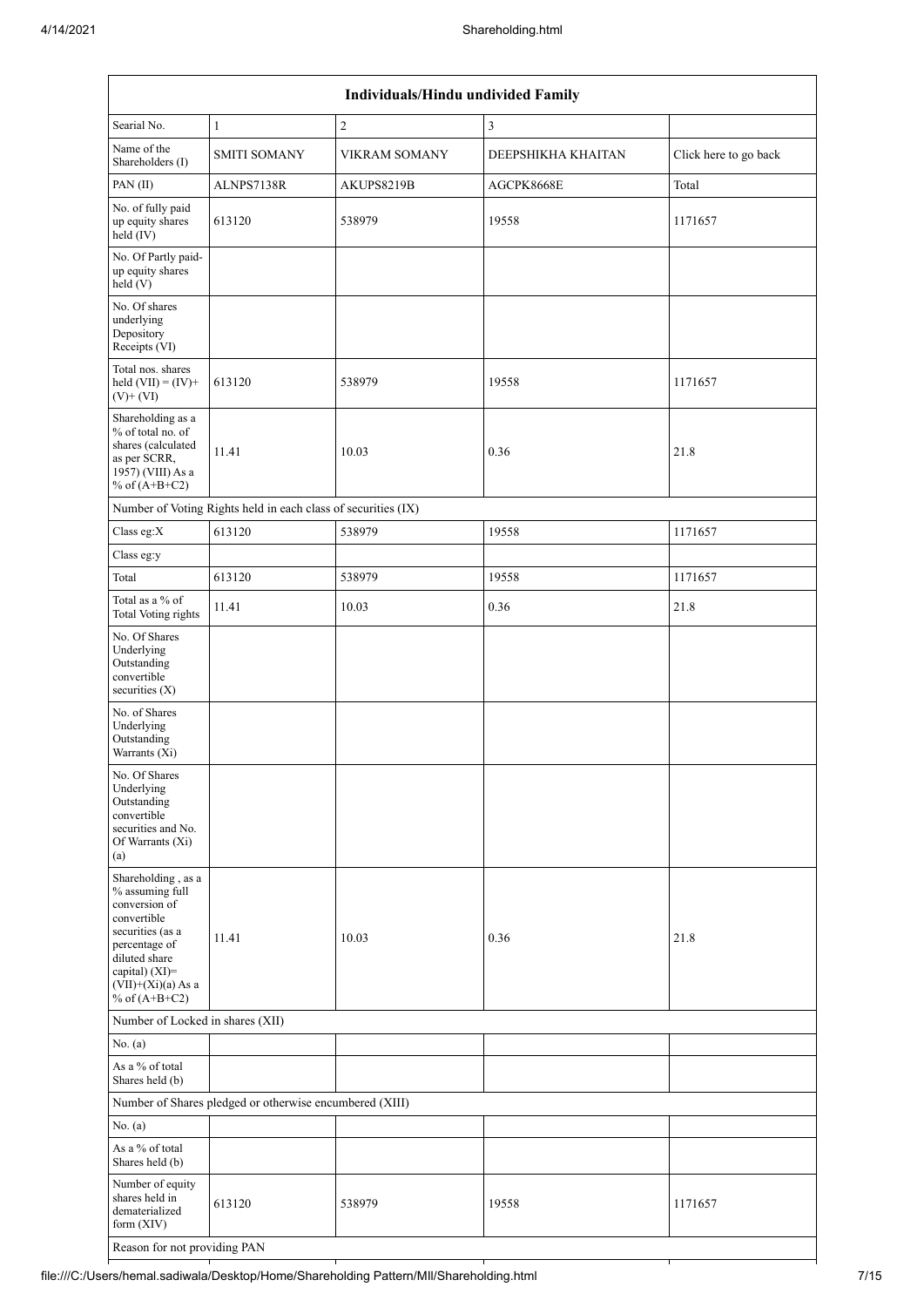| Reason for not<br>providing PAN |          |          |                |  |
|---------------------------------|----------|----------|----------------|--|
| Shareholder type                | Promoter | Promoter | Promoter Group |  |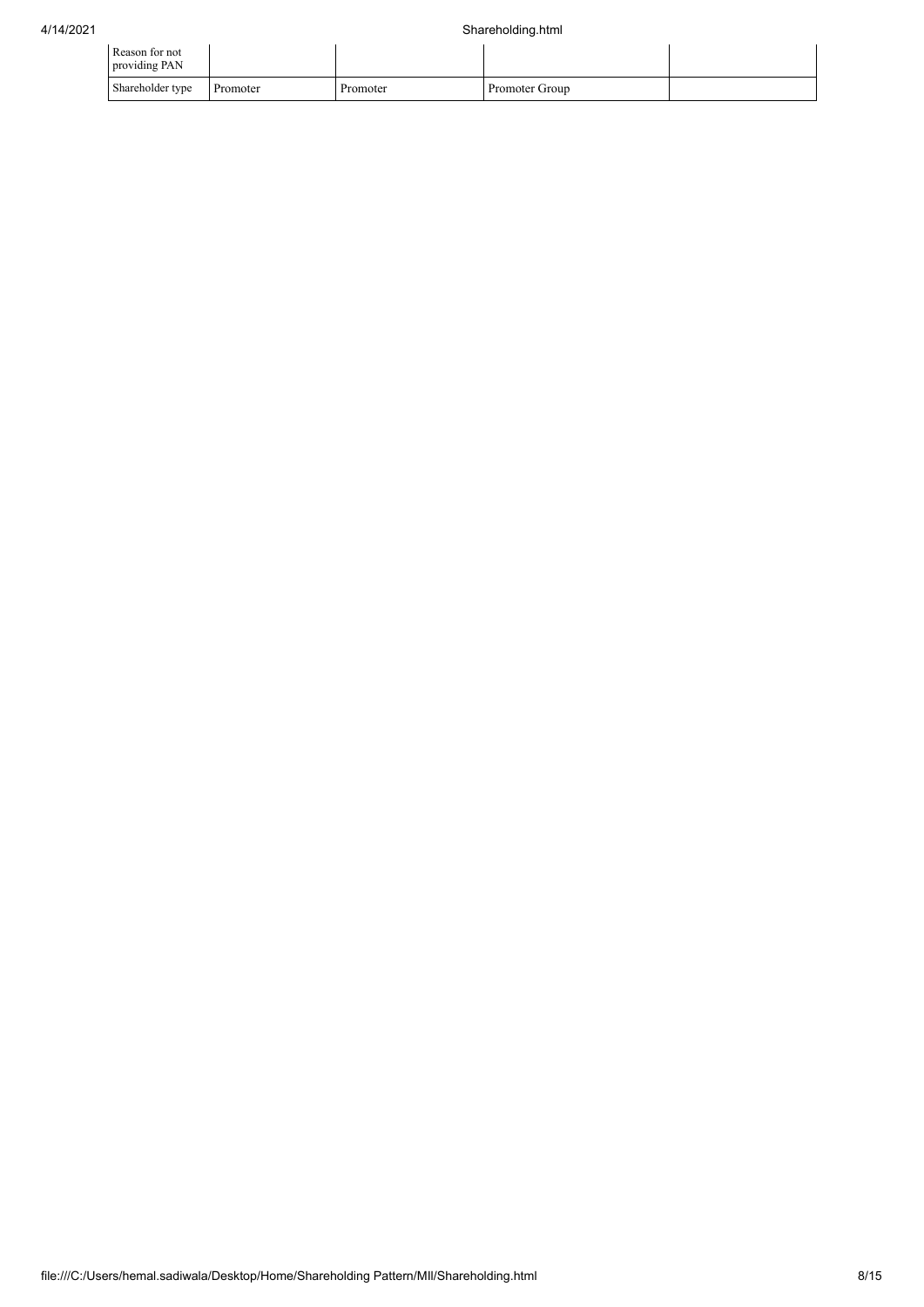|                                                                                                                                                                                      | Any Other (specify)                                            |                                               |                                                                   |                                                    |                             |  |  |  |  |  |  |  |
|--------------------------------------------------------------------------------------------------------------------------------------------------------------------------------------|----------------------------------------------------------------|-----------------------------------------------|-------------------------------------------------------------------|----------------------------------------------------|-----------------------------|--|--|--|--|--|--|--|
| Searial No.                                                                                                                                                                          | $\mathbf{1}$                                                   | $\boldsymbol{2}$                              | 3                                                                 | $\overline{\mathbf{4}}$                            |                             |  |  |  |  |  |  |  |
| Category                                                                                                                                                                             | <b>Bodies Corporate</b>                                        | <b>Bodies Corporate</b>                       | <b>Bodies Corporate</b>                                           | <b>Bodies Corporate</b>                            | Click<br>here to<br>go back |  |  |  |  |  |  |  |
| Name of the<br>Shareholders (I)                                                                                                                                                      | VIKRAM INVESTMENTS<br><b>COMPANY PRIVATE</b><br><b>LIMITED</b> | <b>REKHA</b><br>COMMERCIAL<br>PRIVATE LIMITED | <b>TRISURE PROMOTIONS</b><br>& TRADINGS PRIVATE<br><b>LIMITED</b> | <b>SUVINAY TRADING</b><br>& INVESTMENT CO.<br>LTD. |                             |  |  |  |  |  |  |  |
| PAN(II)                                                                                                                                                                              | AAACV8550B                                                     | AABCR2773F                                    | AAACT9850G                                                        | AAECS4315B                                         | Total                       |  |  |  |  |  |  |  |
| No. of the<br>Shareholders (I)                                                                                                                                                       | $\mathbf{1}$                                                   | 1                                             | 1                                                                 | 1                                                  | $\overline{4}$              |  |  |  |  |  |  |  |
| No. of fully paid<br>up equity shares<br>held (IV)                                                                                                                                   | 936640                                                         | 266194                                        | 242200                                                            | 129710                                             | 1574744                     |  |  |  |  |  |  |  |
| No. Of Partly paid-<br>up equity shares<br>held(V)                                                                                                                                   |                                                                |                                               |                                                                   |                                                    |                             |  |  |  |  |  |  |  |
| No. Of shares<br>underlying<br>Depository<br>Receipts (VI)                                                                                                                           |                                                                |                                               |                                                                   |                                                    |                             |  |  |  |  |  |  |  |
| Total nos. shares<br>held $(VII) = (IV) +$<br>$(V)$ + $(VI)$                                                                                                                         | 936640                                                         | 266194                                        | 242200                                                            | 129710                                             | 1574744                     |  |  |  |  |  |  |  |
| Shareholding as a<br>% of total no. of<br>shares (calculated<br>as per SCRR,<br>1957) (VIII) As a<br>% of $(A+B+C2)$                                                                 | 17.43                                                          | 4.95                                          | 4.51                                                              | 2.41                                               | 29.3                        |  |  |  |  |  |  |  |
|                                                                                                                                                                                      | Number of Voting Rights held in each class of securities (IX)  |                                               |                                                                   |                                                    |                             |  |  |  |  |  |  |  |
| Class eg: X                                                                                                                                                                          | 936640                                                         | 266194                                        | 242200                                                            | 129710                                             | 1574744                     |  |  |  |  |  |  |  |
| Class eg:y                                                                                                                                                                           |                                                                |                                               |                                                                   |                                                    |                             |  |  |  |  |  |  |  |
| Total                                                                                                                                                                                | 936640                                                         | 266194                                        | 242200                                                            | 129710                                             | 1574744                     |  |  |  |  |  |  |  |
| Total as a % of<br><b>Total Voting rights</b>                                                                                                                                        | 17.43                                                          | 4.95                                          | 4.51                                                              | 2.41                                               | 29.3                        |  |  |  |  |  |  |  |
| No. Of Shares<br>Underlying<br>Outstanding<br>convertible<br>securities $(X)$                                                                                                        |                                                                |                                               |                                                                   |                                                    |                             |  |  |  |  |  |  |  |
| No. of Shares<br>Underlying<br>Outstanding<br>Warrants (Xi)                                                                                                                          |                                                                |                                               |                                                                   |                                                    |                             |  |  |  |  |  |  |  |
| No. Of Shares<br>Underlying<br>Outstanding<br>convertible<br>securities and No.<br>Of Warrants (Xi)<br>(a)                                                                           |                                                                |                                               |                                                                   |                                                    |                             |  |  |  |  |  |  |  |
| Shareholding, as a<br>% assuming full<br>conversion of<br>convertible<br>securities (as a<br>percentage of<br>diluted share<br>capital) (XI)=<br>$(VII)+(X)$ As a %<br>of $(A+B+C2)$ | 17.43                                                          | 4.95                                          | 4.51                                                              | 2.41                                               | 29.3                        |  |  |  |  |  |  |  |
| Number of Locked in shares (XII)                                                                                                                                                     |                                                                |                                               |                                                                   |                                                    |                             |  |  |  |  |  |  |  |
| No. (a)                                                                                                                                                                              |                                                                |                                               |                                                                   |                                                    |                             |  |  |  |  |  |  |  |
| As a % of total<br>Shares held (b)                                                                                                                                                   |                                                                |                                               |                                                                   |                                                    |                             |  |  |  |  |  |  |  |
|                                                                                                                                                                                      | Number of Shares pledged or otherwise encumbered (XIII)        |                                               |                                                                   |                                                    |                             |  |  |  |  |  |  |  |
| No. (a)                                                                                                                                                                              |                                                                |                                               |                                                                   |                                                    |                             |  |  |  |  |  |  |  |
|                                                                                                                                                                                      |                                                                |                                               |                                                                   |                                                    |                             |  |  |  |  |  |  |  |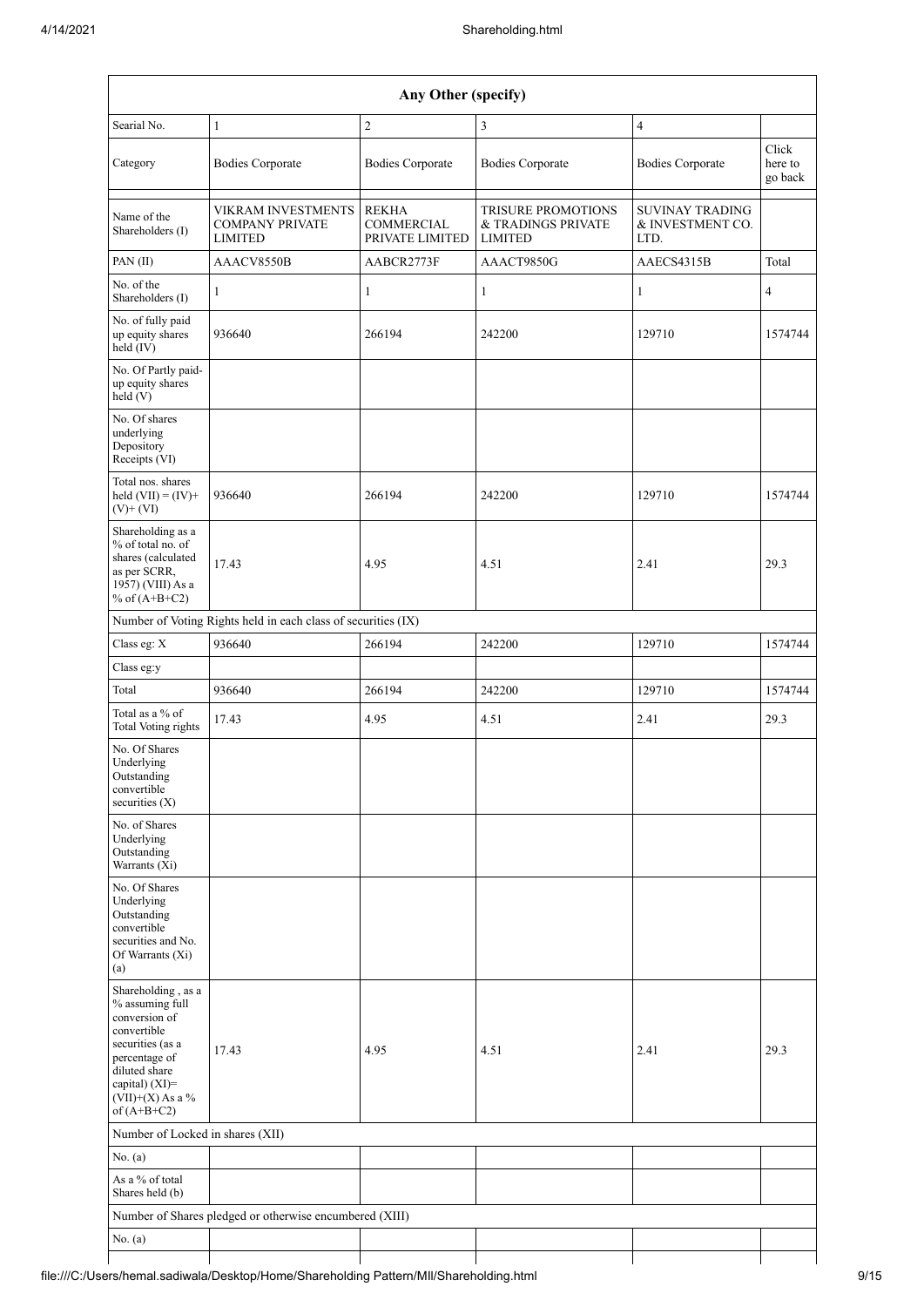## 4/14/2021 Shareholding.html

| As a % of total<br>Shares held (b)                                   |                              |          |          |          |         |  |  |  |  |  |
|----------------------------------------------------------------------|------------------------------|----------|----------|----------|---------|--|--|--|--|--|
| Number of equity<br>shares held in<br>dematerialized<br>form $(XIV)$ | 936640                       | 266194   | 242200   | 129710   | 1574744 |  |  |  |  |  |
|                                                                      | Reason for not providing PAN |          |          |          |         |  |  |  |  |  |
| Reason for not<br>providing PAN                                      |                              |          |          |          |         |  |  |  |  |  |
| Shareholder type                                                     | Promoter                     | Promoter | Promoter | Promoter |         |  |  |  |  |  |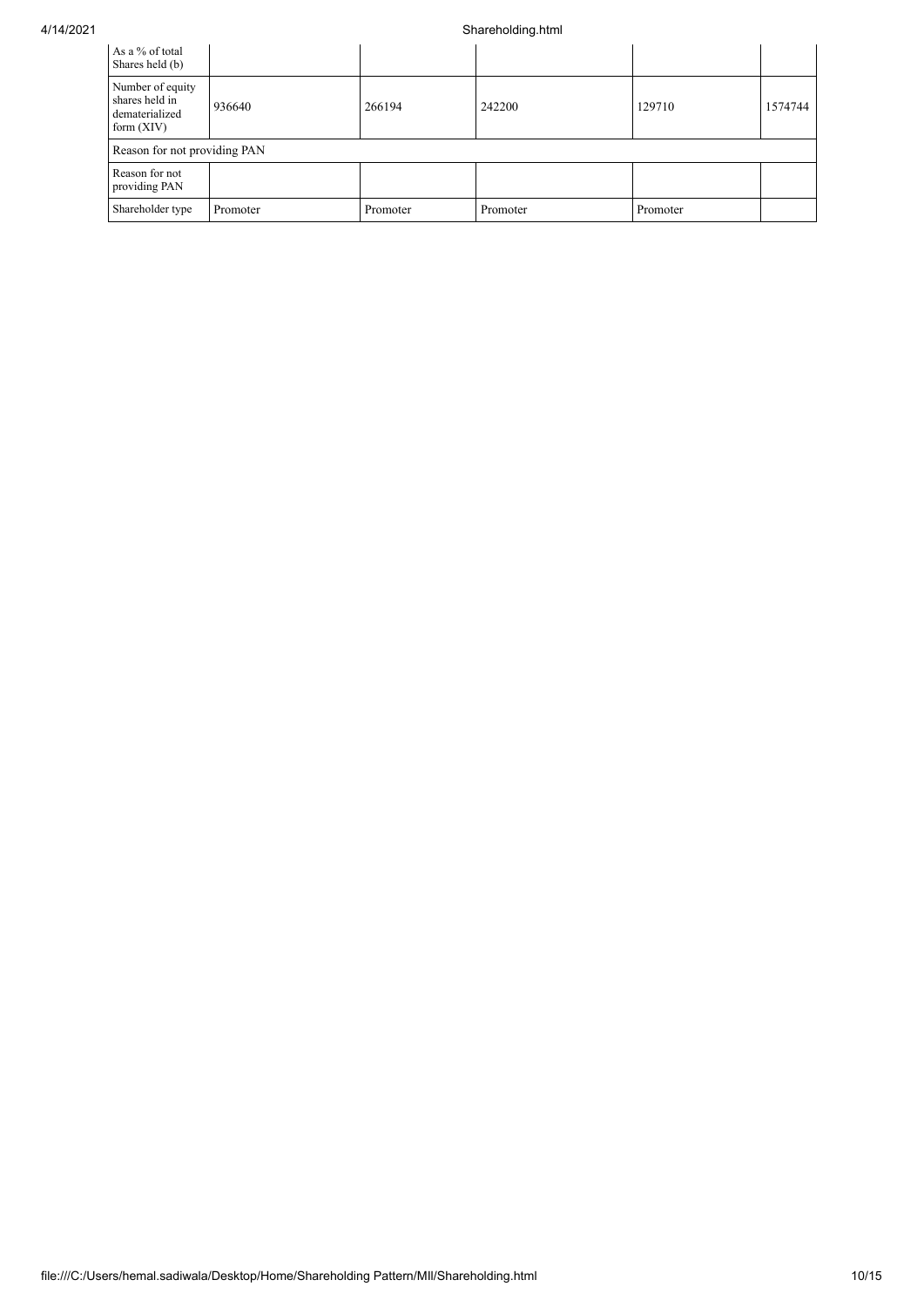|                                                                                                                                                                                      | <b>Insurance Companies</b>                                    |                                                         |                          |  |  |  |  |  |  |  |  |
|--------------------------------------------------------------------------------------------------------------------------------------------------------------------------------------|---------------------------------------------------------------|---------------------------------------------------------|--------------------------|--|--|--|--|--|--|--|--|
| Searial No.                                                                                                                                                                          | $\mathbf{1}$                                                  | $\overline{c}$                                          |                          |  |  |  |  |  |  |  |  |
| Name of the<br>Shareholders (I)                                                                                                                                                      | LIFE INSURANCE CORPORATION OF<br><b>INDIA</b>                 | <b>GENERAL INSURANCE CORPORATION OF</b><br><b>INDIA</b> | Click here to go<br>back |  |  |  |  |  |  |  |  |
| PAN(II)                                                                                                                                                                              | AAACL0582H                                                    | AAACG0615N                                              | Total                    |  |  |  |  |  |  |  |  |
| No. of fully paid<br>up equity shares<br>held (IV)                                                                                                                                   | 150029                                                        | 98948                                                   | 248977                   |  |  |  |  |  |  |  |  |
| No. Of Partly paid-<br>up equity shares<br>held (V)                                                                                                                                  |                                                               |                                                         |                          |  |  |  |  |  |  |  |  |
| No. Of shares<br>underlying<br>Depository<br>Receipts (VI)                                                                                                                           |                                                               |                                                         |                          |  |  |  |  |  |  |  |  |
| Total nos. shares<br>held $(VII) = (IV) +$<br>$(V)$ + $(VI)$                                                                                                                         | 150029                                                        | 98948                                                   | 248977                   |  |  |  |  |  |  |  |  |
| Shareholding as a<br>% of total no. of<br>shares (calculated<br>as per SCRR,<br>1957) (VIII) As a<br>% of $(A+B+C2)$                                                                 | 2.79                                                          | 1.84                                                    | 4.63                     |  |  |  |  |  |  |  |  |
|                                                                                                                                                                                      | Number of Voting Rights held in each class of securities (IX) |                                                         |                          |  |  |  |  |  |  |  |  |
| Class eg: X                                                                                                                                                                          | 150029                                                        | 98948                                                   | 248977                   |  |  |  |  |  |  |  |  |
| Class eg:y                                                                                                                                                                           |                                                               |                                                         |                          |  |  |  |  |  |  |  |  |
| Total                                                                                                                                                                                | 150029                                                        | 98948                                                   | 248977                   |  |  |  |  |  |  |  |  |
| Total as a % of<br><b>Total Voting rights</b>                                                                                                                                        | 2.79                                                          | 1.84                                                    | 4.63                     |  |  |  |  |  |  |  |  |
| No. Of Shares<br>Underlying<br>Outstanding<br>convertible<br>securities (X)                                                                                                          |                                                               |                                                         |                          |  |  |  |  |  |  |  |  |
| No. of Shares<br>Underlying<br>Outstanding<br>Warrants (Xi)                                                                                                                          |                                                               |                                                         |                          |  |  |  |  |  |  |  |  |
| No. Of Shares<br>Underlying<br>Outstanding<br>convertible<br>securities and No.<br>Of Warrants (Xi)<br>(a)                                                                           |                                                               |                                                         |                          |  |  |  |  |  |  |  |  |
| Shareholding, as a<br>% assuming full<br>conversion of<br>convertible<br>securities (as a<br>percentage of<br>diluted share<br>capital) (XI)=<br>$(VII)+(X)$ As a %<br>of $(A+B+C2)$ | 2.79                                                          | 1.84                                                    | 4.63                     |  |  |  |  |  |  |  |  |
| Number of Locked in shares (XII)                                                                                                                                                     |                                                               |                                                         |                          |  |  |  |  |  |  |  |  |
| No. (a)                                                                                                                                                                              |                                                               |                                                         |                          |  |  |  |  |  |  |  |  |
| As a % of total<br>Shares held (b)                                                                                                                                                   |                                                               |                                                         |                          |  |  |  |  |  |  |  |  |
| Number of equity<br>shares held in<br>dematerialized<br>form $(XIV)$                                                                                                                 | 150029                                                        | 98948                                                   | 248977                   |  |  |  |  |  |  |  |  |
| Reason for not providing PAN                                                                                                                                                         |                                                               |                                                         |                          |  |  |  |  |  |  |  |  |
| Reason for not<br>providing PAN                                                                                                                                                      |                                                               |                                                         |                          |  |  |  |  |  |  |  |  |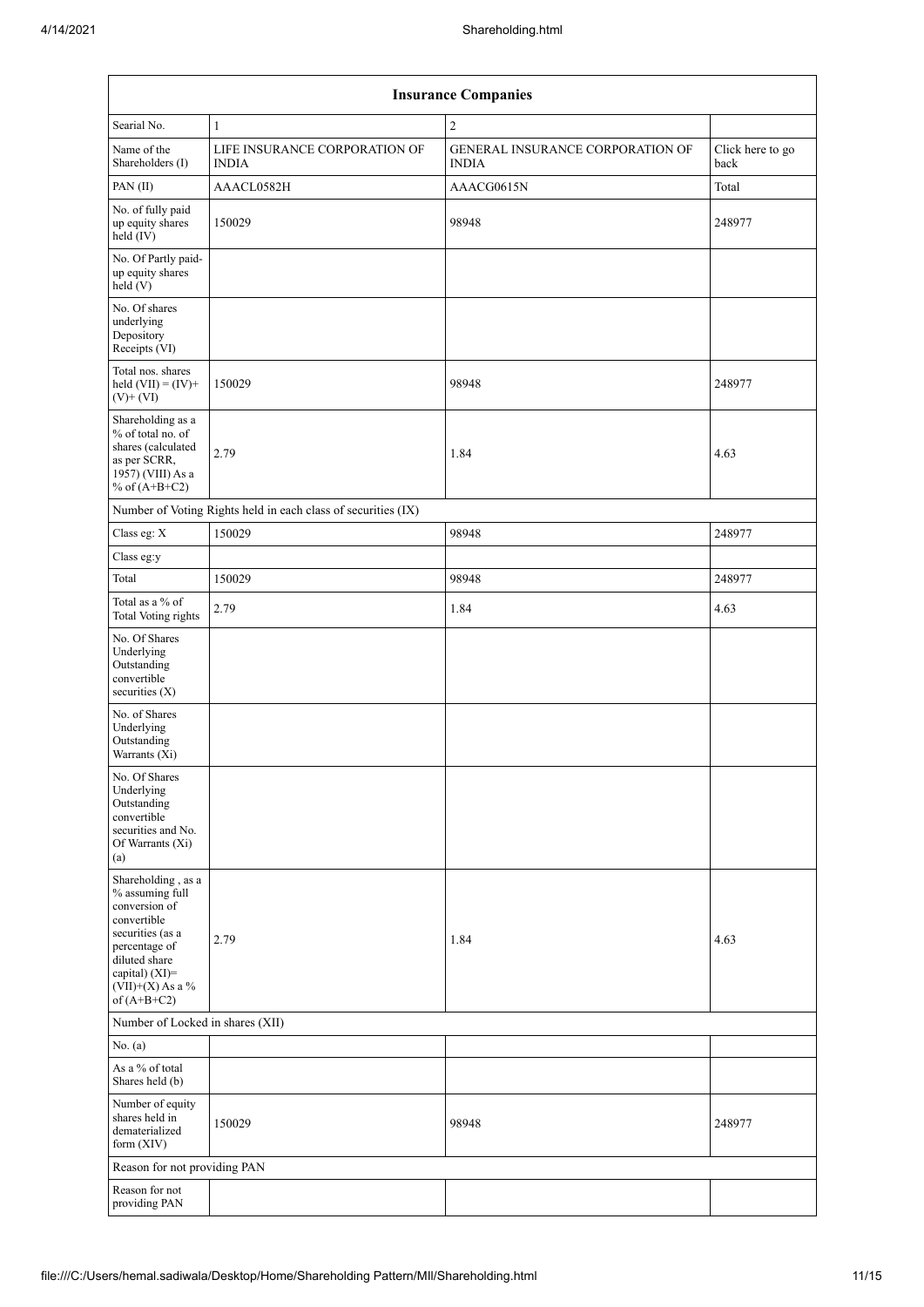|                                                                                                                                                                                         | Individuals - ii. Individual shareholders holding nominal share capital in excess of Rs. 2 lakhs. |                                |                                     |                                          |                                       |                          |  |  |  |  |  |  |  |
|-----------------------------------------------------------------------------------------------------------------------------------------------------------------------------------------|---------------------------------------------------------------------------------------------------|--------------------------------|-------------------------------------|------------------------------------------|---------------------------------------|--------------------------|--|--|--|--|--|--|--|
| Searial No.                                                                                                                                                                             | $\mathbf{1}$                                                                                      | $\overline{c}$                 | $\overline{3}$                      | $\overline{4}$                           | $\sqrt{5}$                            |                          |  |  |  |  |  |  |  |
| Name of the<br>Shareholders (I)                                                                                                                                                         | <b>SAJAN</b><br>KUMAR<br>PASARI                                                                   | KAMAL<br>KUMAR<br><b>GOYAL</b> | <b>SHEO KUMAR</b><br><b>AGARWAL</b> | <b>DIPAK</b><br>KANAYALAL<br><b>SHAH</b> | <b>VINODCHANDRA</b><br>MULJIBHAI SHAH | Click here to<br>go back |  |  |  |  |  |  |  |
| PAN(II)                                                                                                                                                                                 | AFTPP9100J                                                                                        | ADNPG5104B                     | ACXPA0164E                          | AVEPS4654B                               | ACWPS4784R                            | Total                    |  |  |  |  |  |  |  |
| No. of fully paid<br>up equity shares<br>held $(IV)$                                                                                                                                    | 128570                                                                                            | 105000                         | 81013                               | 75000                                    | 65522                                 | 455105                   |  |  |  |  |  |  |  |
| No. Of Partly paid-<br>up equity shares<br>held(V)                                                                                                                                      |                                                                                                   |                                |                                     |                                          |                                       |                          |  |  |  |  |  |  |  |
| No. Of shares<br>underlying<br>Depository<br>Receipts (VI)                                                                                                                              |                                                                                                   |                                |                                     |                                          |                                       |                          |  |  |  |  |  |  |  |
| Total nos. shares<br>held $(VII) = (IV) +$<br>$(V)$ + $(VI)$                                                                                                                            | 128570                                                                                            | 105000                         | 81013                               | 75000                                    | 65522                                 | 455105                   |  |  |  |  |  |  |  |
| Shareholding as a<br>% of total no. of<br>shares (calculated<br>as per SCRR,<br>1957) (VIII) As a<br>% of $(A+B+C2)$                                                                    | 2.39                                                                                              | 1.95                           | 1.51                                | 1.4                                      | 1.22                                  | 8.47                     |  |  |  |  |  |  |  |
| Number of Voting Rights held in each class of securities (IX)                                                                                                                           |                                                                                                   |                                |                                     |                                          |                                       |                          |  |  |  |  |  |  |  |
| Class eg: X                                                                                                                                                                             | 128570                                                                                            | 105000                         | 81013                               | 75000                                    | 65522                                 | 455105                   |  |  |  |  |  |  |  |
| Class eg:y                                                                                                                                                                              |                                                                                                   |                                |                                     |                                          |                                       |                          |  |  |  |  |  |  |  |
| Total                                                                                                                                                                                   | 128570                                                                                            | 105000                         | 81013                               | 75000                                    | 65522                                 | 455105                   |  |  |  |  |  |  |  |
| Total as a % of<br>Total Voting rights                                                                                                                                                  | 2.39                                                                                              | 1.95                           | 1.51                                | 1.4                                      | 1.22                                  | 8.47                     |  |  |  |  |  |  |  |
| No. Of Shares<br>Underlying<br>Outstanding<br>convertible<br>securities $(X)$                                                                                                           |                                                                                                   |                                |                                     |                                          |                                       |                          |  |  |  |  |  |  |  |
| No. of Shares<br>Underlying<br>Outstanding<br>Warrants (Xi)                                                                                                                             |                                                                                                   |                                |                                     |                                          |                                       |                          |  |  |  |  |  |  |  |
| No. Of Shares<br>Underlying<br>Outstanding<br>convertible<br>securities and No.<br>Of Warrants (Xi)<br>(a)                                                                              |                                                                                                   |                                |                                     |                                          |                                       |                          |  |  |  |  |  |  |  |
| Shareholding, as a<br>% assuming full<br>conversion of<br>convertible<br>securities (as a<br>percentage of<br>diluted share<br>capital) $(XI)$ =<br>$(VII)+(X)$ As a %<br>of $(A+B+C2)$ | 2.39                                                                                              | 1.95                           | 1.51                                | 1.4                                      | 1.22                                  | 8.47                     |  |  |  |  |  |  |  |
| Number of Locked in shares (XII)                                                                                                                                                        |                                                                                                   |                                |                                     |                                          |                                       |                          |  |  |  |  |  |  |  |
| No. (a)                                                                                                                                                                                 |                                                                                                   |                                |                                     |                                          |                                       |                          |  |  |  |  |  |  |  |
| As a % of total<br>Shares held (b)                                                                                                                                                      |                                                                                                   |                                |                                     |                                          |                                       |                          |  |  |  |  |  |  |  |
| Number of equity<br>shares held in<br>dematerialized<br>form $(XIV)$                                                                                                                    | 128570                                                                                            | 105000                         | 81013                               | 75000                                    | 65522                                 | 455105                   |  |  |  |  |  |  |  |
| Reason for not providing PAN                                                                                                                                                            |                                                                                                   |                                |                                     |                                          |                                       |                          |  |  |  |  |  |  |  |
| Reason for not<br>providing PAN                                                                                                                                                         |                                                                                                   |                                |                                     |                                          |                                       |                          |  |  |  |  |  |  |  |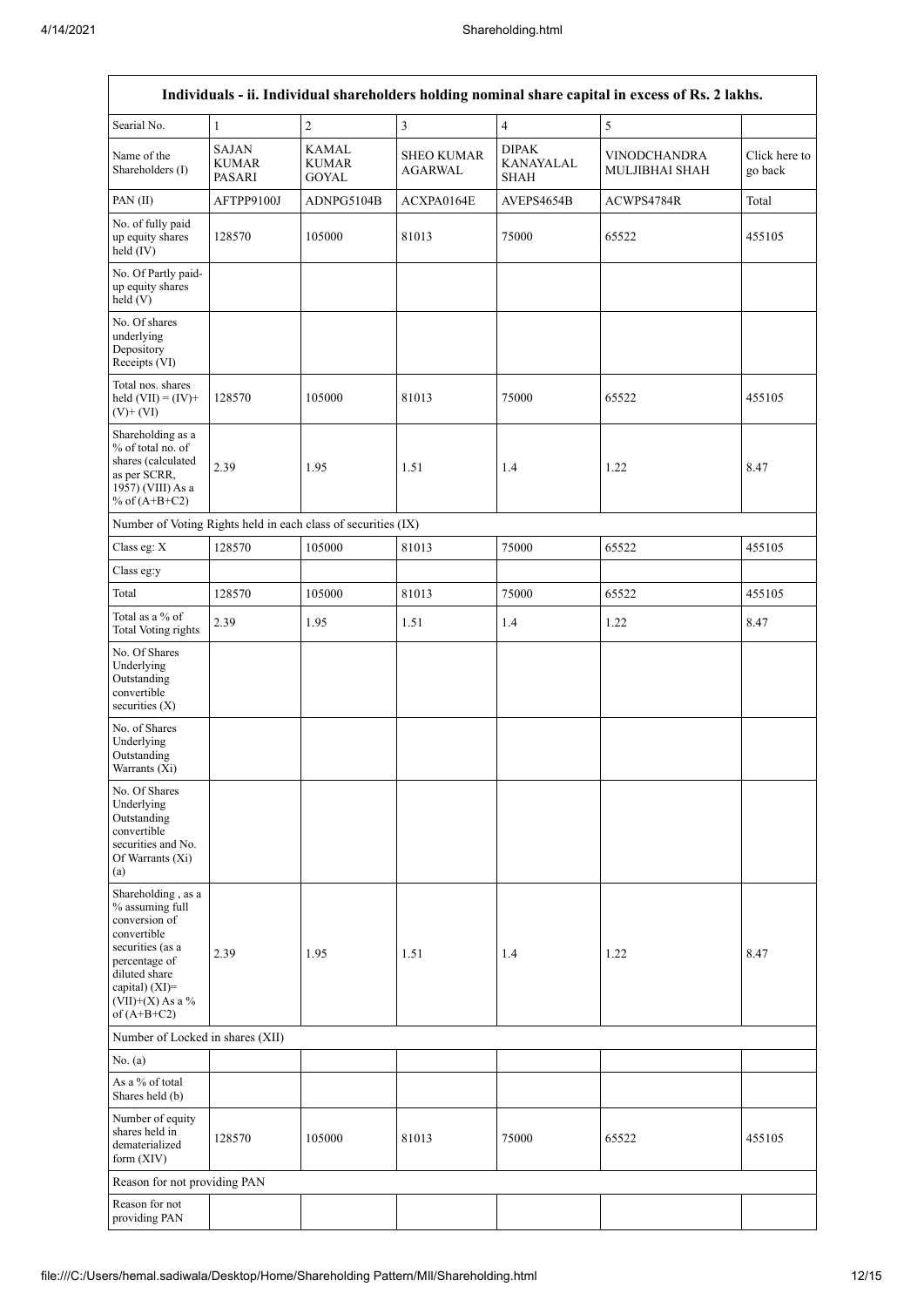| Any Other (specify)                                                                                                                                                                |                            |                                              |                                             |                              |            |                             |  |  |  |  |
|------------------------------------------------------------------------------------------------------------------------------------------------------------------------------------|----------------------------|----------------------------------------------|---------------------------------------------|------------------------------|------------|-----------------------------|--|--|--|--|
| Searial No.                                                                                                                                                                        | $\mathbf{1}$               | $\overline{2}$                               | 3                                           | $\overline{4}$               | 5          |                             |  |  |  |  |
| Category                                                                                                                                                                           | <b>Bodies</b><br>Corporate | <b>Bodies Corporate</b>                      | <b>Bodies Corporate</b>                     | Non-Resident<br>Indian (NRI) | <b>HUF</b> |                             |  |  |  |  |
| Category / More<br>than 1 percentage                                                                                                                                               | Category                   | More than 1 percentage of<br>shareholding    | More than 1 percentage of<br>shareholding   | Category                     | Category   |                             |  |  |  |  |
| Name of the<br>Shareholders (I)                                                                                                                                                    |                            | <b>MADHUSUDAN</b><br><b>HOLDINGS LIMITED</b> | S KUMAR AND SONS HOLDING<br>PRIVATE LIMITED |                              |            | Click<br>here to<br>go back |  |  |  |  |
| PAN(II)                                                                                                                                                                            |                            | AABCM9199E                                   | AADCS6754K                                  |                              |            | Total                       |  |  |  |  |
| No. of the<br>Shareholders (I)                                                                                                                                                     | 40                         | 1                                            | 1                                           | 9                            | 52         | 101                         |  |  |  |  |
| No. of fully paid<br>up equity shares<br>held (IV)                                                                                                                                 | 674200                     | 440600                                       | 186987                                      | 1675                         | 35022      | 710897                      |  |  |  |  |
| No. Of Partly paid-<br>up equity shares<br>held (V)                                                                                                                                |                            |                                              |                                             |                              |            |                             |  |  |  |  |
| No. Of shares<br>underlying<br>Depository<br>Receipts (VI)                                                                                                                         |                            |                                              |                                             |                              |            |                             |  |  |  |  |
| Total nos. shares<br>held $(VII) = (IV) +$<br>$(V)$ + $(VI)$                                                                                                                       | 674200                     | 440600                                       | 186987                                      | 1675                         | 35022      | 710897                      |  |  |  |  |
| Shareholding as a<br>% of total no. of<br>shares (calculated<br>as per SCRR,<br>1957) (VIII) As a<br>% of $(A+B+C2)$                                                               | 12.54                      | 8.2                                          | 3.48                                        | 0.03                         | 0.65       | 13.22                       |  |  |  |  |
| Number of Voting Rights held in each class of securities (IX)                                                                                                                      |                            |                                              |                                             |                              |            |                             |  |  |  |  |
| Class eg: X                                                                                                                                                                        | 674200                     | 440600                                       | 186987                                      | 1675                         | 35022      | 710897                      |  |  |  |  |
| Class eg:y                                                                                                                                                                         |                            |                                              |                                             |                              |            |                             |  |  |  |  |
| Total                                                                                                                                                                              | 674200                     | 440600                                       | 186987                                      | 1675                         | 35022      | 710897                      |  |  |  |  |
| Total as a % of<br><b>Total Voting rights</b>                                                                                                                                      | 12.54                      | 8.2                                          | 3.48                                        | 0.03                         | 0.65       | 13.22                       |  |  |  |  |
| No. Of Shares<br>Underlying<br>Outstanding<br>convertible<br>securities $(X)$                                                                                                      |                            |                                              |                                             |                              |            |                             |  |  |  |  |
| No. of Shares<br>Underlying<br>Outstanding<br>Warrants (Xi)                                                                                                                        |                            |                                              |                                             |                              |            |                             |  |  |  |  |
| No. Of Shares<br>Underlying<br>Outstanding<br>convertible<br>securities and No.<br>Of Warrants (Xi)<br>(a)                                                                         |                            |                                              |                                             |                              |            |                             |  |  |  |  |
| Shareholding, as a<br>% assuming full<br>conversion of<br>convertible<br>securities (as a<br>percentage of<br>diluted share<br>capital) (XI)=<br>(VII)+(X) As a %<br>of $(A+B+C2)$ | 12.54                      | 8.2                                          | 3.48                                        | 0.03                         | 0.65       | 13.22                       |  |  |  |  |
| Number of Locked in shares (XII)                                                                                                                                                   |                            |                                              |                                             |                              |            |                             |  |  |  |  |
| No. (a)                                                                                                                                                                            |                            |                                              |                                             |                              |            |                             |  |  |  |  |
| As a % of total<br>Shares held (b)                                                                                                                                                 |                            |                                              |                                             |                              |            |                             |  |  |  |  |
| Number of equity<br>shares held in                                                                                                                                                 | 666180                     | 440600                                       | 186987                                      | 1325                         | 34772      | 702277                      |  |  |  |  |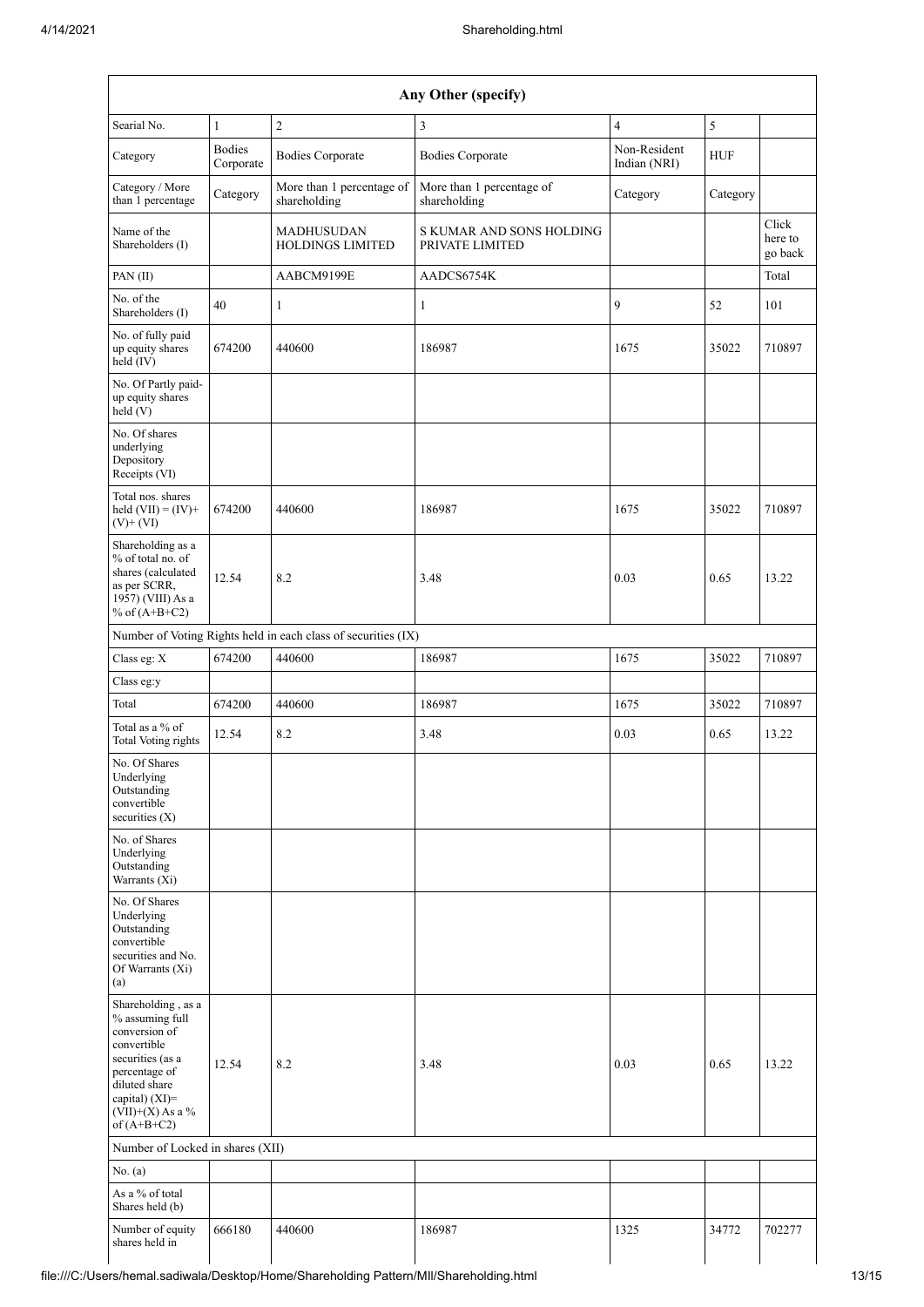| dematerialized<br>form $(XIV)$  |  |  |  |  |  |  |  |  |  |  |
|---------------------------------|--|--|--|--|--|--|--|--|--|--|
| Reason for not providing PAN    |  |  |  |  |  |  |  |  |  |  |
| Reason for not<br>providing PAN |  |  |  |  |  |  |  |  |  |  |